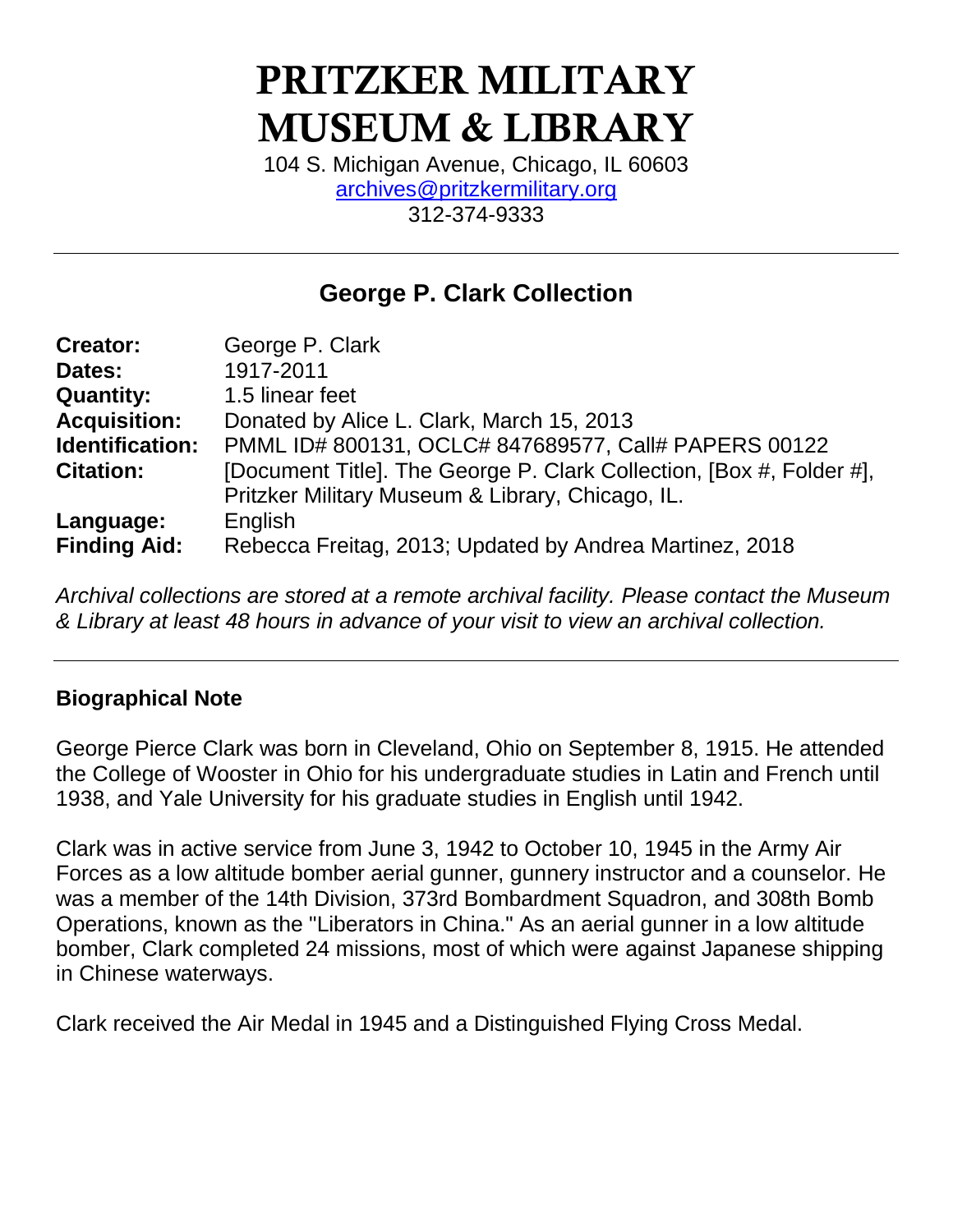#### **Scope and Content of the Collection**

The George P. Clark Collection consists of George P. Clark's military records from the Army Air Forces, articles relating to the 14th Division, the 373rd Squadron, and the 308th Bomb Group, and personal letters from training and convalescent camps around the country to his family. It also includes research papers and news clippings from George P. Clark's scholarly articles on Indiana and Kentucky military history.

#### **Arrangement**

The collection arrived with no discernible arrangement and was rearranged chronologically into series by PMML staff. The collection is contained within 1 legal box and 1 medium flat box. The collection is arranged into series according to Research Materials and Publications and WWII.

#### **Series One: Research Materials and Publications, 1917-2005, Box 1**

This series contains materials used by George P. Clark for research for his scholarly articles on military life in Indiana and Kentucky, as well as published articles. Most notable in this collection is his research on Camp Zachary Taylor in Louisville, Kentucky, via newspaper clips from the neighboring Delphi Journal in Indiana.

#### **Series Two: World War II, 1942-2011, Box 1-2**

This series consists of George P. Clark's military records and service during WWII in the China-Burma-India campaign with the Army Air Forces 14th Division, 373rd Squadron, and 308th Bombardment Group. It also includes letters written by Clark sent to his family during his time at base camps in the U.S., and materials related to the 14th division after the war.

#### **Restrictions**

The one restricted folder contains personal information and is restricted for 25 years.

#### **Rights**

Copyrights held by Alice L. Clark were transferred to the Pritzker Military Museum & Library. All other rights are held by the author or publisher. Users assume responsibility for following copyright laws as established by US Code Title 17.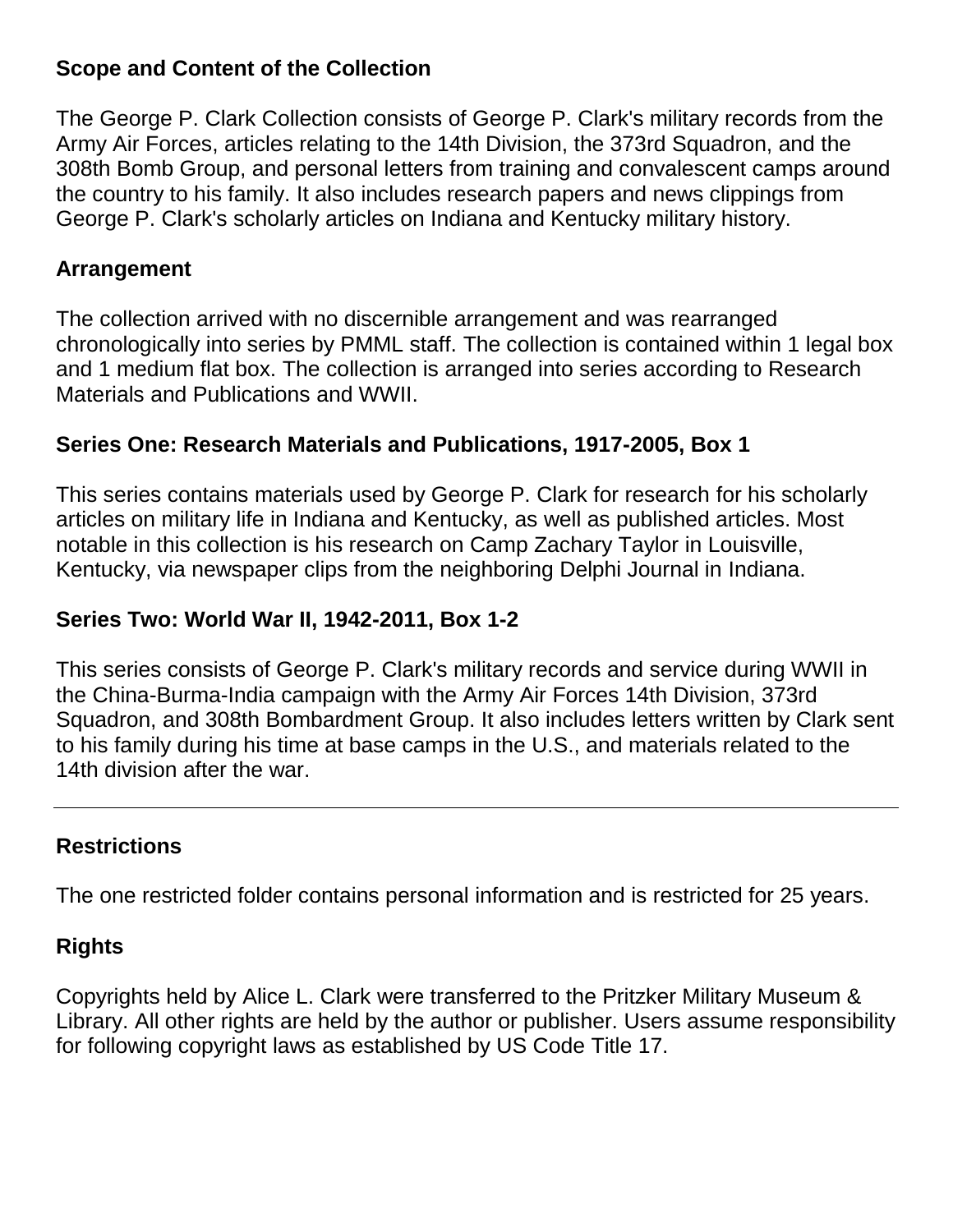### **Key Subjects**

#### **Names**

Clark, George Pierce

#### **Subjects**

14th Air Force Association (U.S.). Flying Tigers. Army Air Forces (U.S.) World War, 1939-1945--Campaigns--Burma. World War, 1939-1945--Campaigns--China. World War, 1939-1945--Campaigns--India.

#### **Container List**

| Box | <b>Folder</b> | Item ID#  | <b>Title</b>                                                     | <b>Dates</b> |
|-----|---------------|-----------|------------------------------------------------------------------|--------------|
|     |               |           | <b>Series One: Research Materials and</b><br><b>Publications</b> | 1917-2005    |
| 1   | 1             |           | <b>Camp Zachary Taylor Memory Book</b>                           | n.d.         |
|     |               | 800131001 | Camp Zachary Taylor Memory Book                                  | n.d.         |
|     | $\mathbf{2}$  |           | <b>Delphi Journal Clip File</b>                                  | 1917-1918    |
|     |               | 800131002 | Two More Enlist in U.S. Army                                     | 3/8/1917     |
|     |               | 800131003 | <b>Prominent Monticello Man Denies Plot</b><br>Charge            | 3/8/1917     |
|     |               | 800131004 | Titan 10-20- A Safe Investment For You                           | 3/28/1917    |
|     |               | 800131005 | The Year's at the Spring and the Day's at<br>the Morn!           | 3/29/1917    |
|     |               | 800131006 | The War                                                          | 4/12/1917    |
|     |               | 800131007 | The War                                                          | 4/12/1917    |
|     |               | 800131008 | Carroll Co. Mobilizes Agricultural Forces<br>For War             | 4/12/1917    |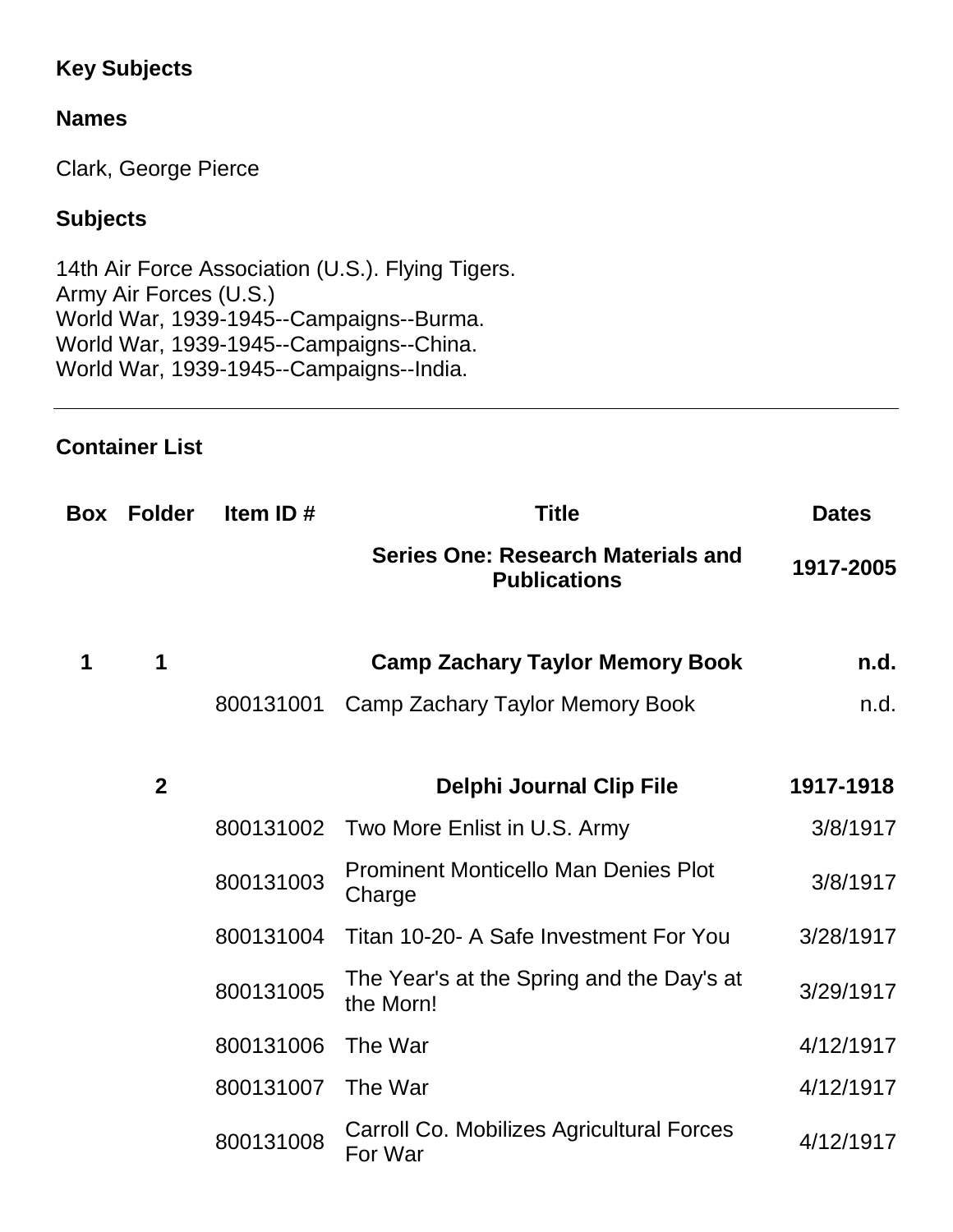| <b>Wedding Slackers Can Not Dodge Duty</b>                                                     | 4/19/1918  |
|------------------------------------------------------------------------------------------------|------------|
| 1280 Young Men In This County Registered<br>Tuesday                                            | 6/7/1918   |
| Draft in Right Column                                                                          | 7/12/1917  |
| Carroll County Men's Interest In Camp<br>Taylor                                                | 8/30/1917  |
| Letter From Lt. W.S. Buckingham at Camp<br>Taylor                                              | 9/6/1917   |
| Leaves Soon For France On Observation<br>Trip                                                  | 9/6/1917   |
| Carroll County Boys Arrive Safely At Camp<br><b>Taylor</b> ; Want Refreshments                 | 9/13/1917  |
| Soldiers' Farewell At Delphi, Friday<br>Morning, Sept. 21                                      | 9/20/1917  |
| <b>Carroll County Sends Second Increment to</b><br><b>Camp Taylor With Great Demonstration</b> | 9/27/1917  |
| Next Contingent of Local Men to Leave Oct.<br>3                                                | 9/27/1917  |
| Brave Boys Are They                                                                            | 10/4/1917  |
| Sedalia Youth Makes a Patriotic Sacrifice                                                      | 9/27/1917  |
| Address Delivered by Rev. G. Stanley West<br>to Departing Soldiers                             | 10/4/1917  |
| Oh, You Doctor Bills                                                                           | 10/4/1917  |
| Rollo Vanscoy Writes From Camp Kearny,<br>California                                           | 10/18/1917 |
| Andrew Musselman Is On His Way To<br>France                                                    | 10/18/1917 |
| "Jack" O'Connor Will Soon Leave England<br><b>For Front</b>                                    | 10/18/1917 |
| Wm. Yundt of Flora Writes of Camp Life                                                         | 10/18/1917 |
| "Jack" O'Connor Sends Another Letter                                                           | 10/25/1917 |
|                                                                                                |            |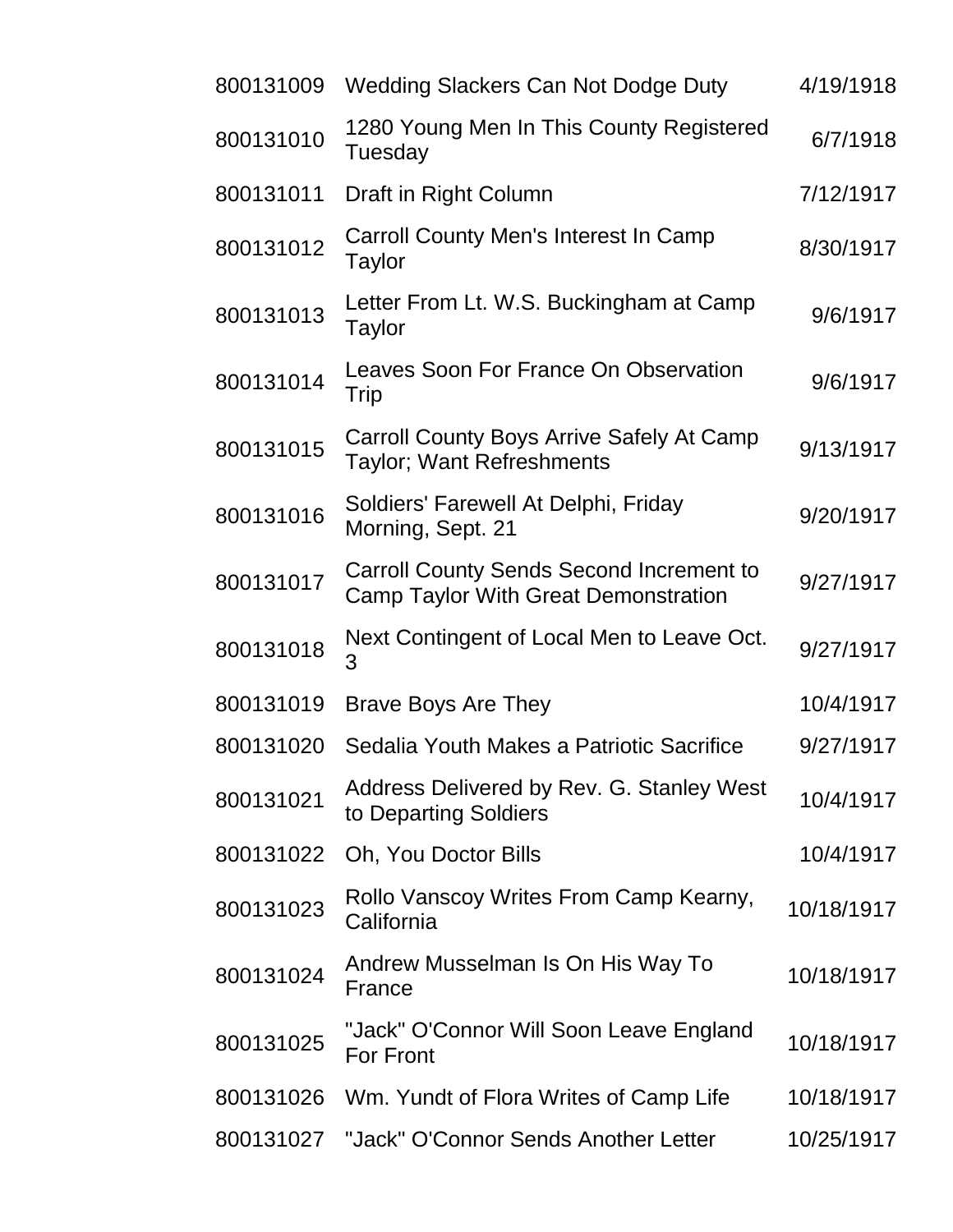From England

|   | 800131028 | <b>Red Cross Poem</b>                                              | 10/25/1917 |
|---|-----------|--------------------------------------------------------------------|------------|
|   | 800131029 | Letters From U.S. Soldiers and U.S. Aviator                        | 11/1/1917  |
|   | 800131030 | Letter From Ray Arnott To His Sister                               | 11/1/1917  |
|   | 800131031 | Mrs. Robert Chandler Gets a Letter From<br>Camp Shelby, Miss.      | 11/1/1917  |
|   | 800131032 | Loyal Hoshaw Says He Hears His Dad<br>Snore                        | 11/15/1917 |
|   | 800131033 | Miss Emma McCall Writes From Hospital In<br>France                 | 11/29/1917 |
|   | 800131034 | Interesting News of Camp Taylor                                    | 11/29/1917 |
|   | 800131035 | Interesting Letter From Camp Shelby                                | 12/13/1917 |
|   | 800131036 | Carroll County Man Has Five Sons In U.S.<br>Army                   | 12/20/1917 |
|   | 800131037 | Bowen And Woods May Return From<br>France To Teach French Fighting | 12/29/1917 |
|   |           |                                                                    |            |
| 3 |           | <b>Delphi Journal Clip File</b>                                    | 1918       |
|   | 800131038 | Selective System To Be Used In Bringing<br>Men Home                | n.d.       |
|   | 800131039 | It's Over                                                          | n.d.       |
|   |           | 800131040 Pres. Wilson                                             | n.d.       |
|   | 800131041 | What Uncle Sam Pays His Soldiers                                   | 1/10/1918  |
|   | 800131042 | Musselman Letter and "Nation's Diet"                               | 1/31/1918  |
|   | 800131043 | To World War                                                       | 4/2/1918   |
|   | 800131044 | \$560,000 Amount of Bonds County Must<br><b>Subscribe</b>          | 4/4/1918   |
|   | 800131045 | Proclamation                                                       | 4/4/1918   |
|   | 800131046 | <b>Meet Your Uncle Sam</b>                                         | 4/11/1918  |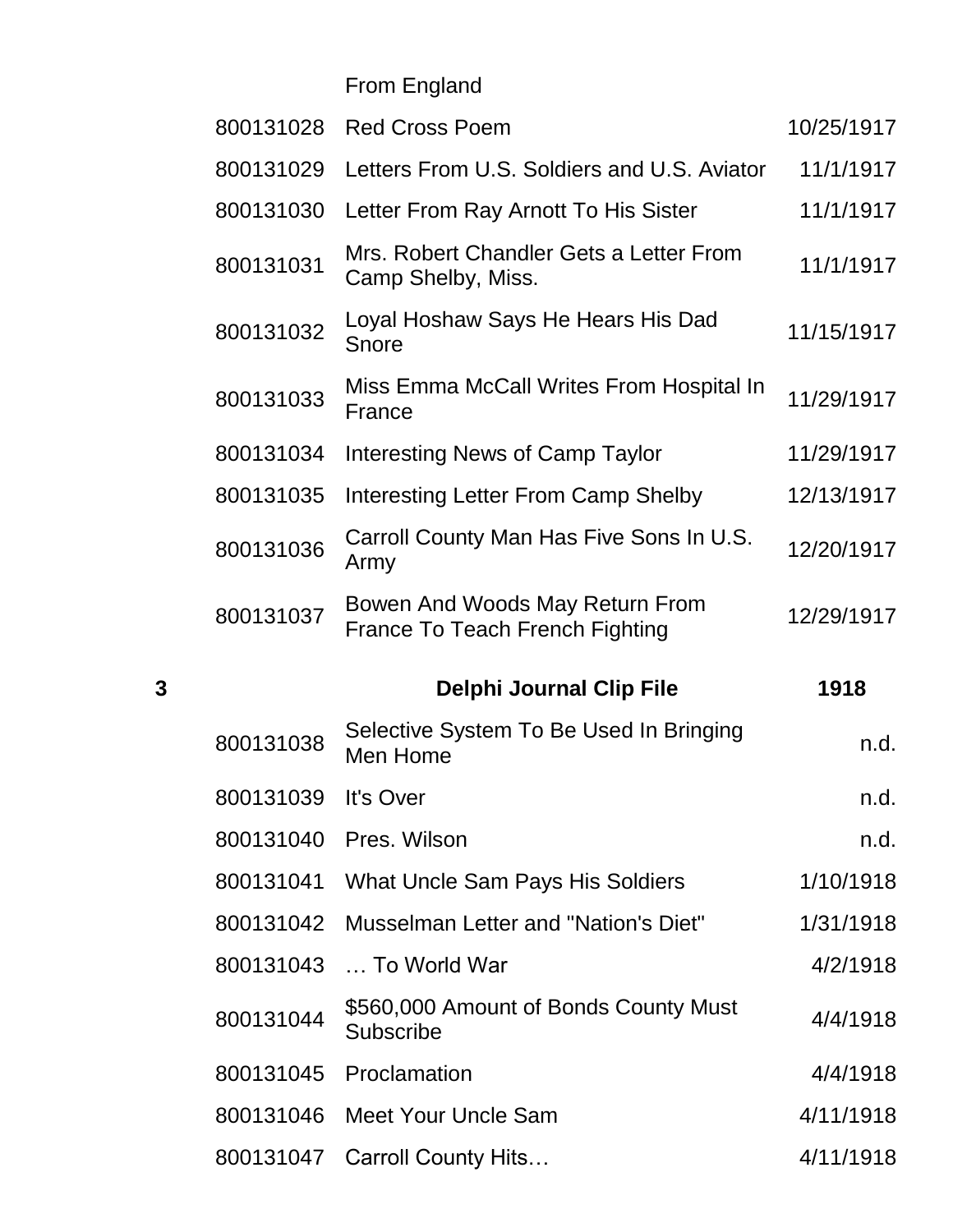|   | 800131048 | Zoom in on Carroll County Hits                                          | 4/11/1918  |
|---|-----------|-------------------------------------------------------------------------|------------|
|   | 800131049 | Display a Service Flag                                                  | 4/18/1918  |
|   | 800131050 | <b>April 19 Handwritten Notes</b>                                       | 4/19/1918  |
|   | 800131051 | <b>Thirty-One Soldiers To Leave Here Next</b><br>Week                   | 5/16/1918  |
|   | 800131052 | Why the War Stamp Is a Mighty Thing                                     | 5/23/1918  |
|   | 800131053 | True Need Of War Effort Is Told To Public                               | 5/23/1918  |
|   | 800131054 | Use Less Beef Large                                                     | 6/12/1918  |
|   | 800131055 | <b>Use Less Beef Small</b>                                              | 6/12/1918  |
|   | 800131056 | Letters to the Editor                                                   | 7/4/1918   |
|   | 800131057 | U.S. Private Better Paid Than Foreign<br><b>Officers</b>                | 7/18/1918  |
|   | 800131058 | Is Harvey Lewis Alive or Dead? Friends<br>Have Hope                     | 9/12/1918  |
|   | 800131059 | New York Store Ad                                                       | 10/2/1918  |
|   | 800131060 | Great War Exhibit In Delphi Public Schools<br>Now On                    | 10/3/1918  |
|   | 800131061 | War Hints- War Helps- War Duties                                        | 10/10/1918 |
|   | 800131062 | <b>German Armies Will Retire Behind Rhine</b>                           | 11-Nov     |
|   | 800131063 | Member Famous Rainbow Division, Who Is<br>Doing His Bit Nicely          | 14-Nov     |
|   | 800131064 | County War Record Raised \$2,318,663 13<br>Dead; 9 Injured 534 Soldiers | 11/28/1918 |
|   | 800131065 | Registrants Now Older Than 31 Subject to<br>the Draft                   | 12/13/1918 |
| 4 |           | <b>Letters and Notices Clip File</b>                                    | 1917-1918  |
|   | 800131066 | Letter of Gratitude From A Stricken French<br>Family                    | n.d.       |
|   | 800131067 | A.J. Musselman Writes From Somewhere                                    | 2/7/1918   |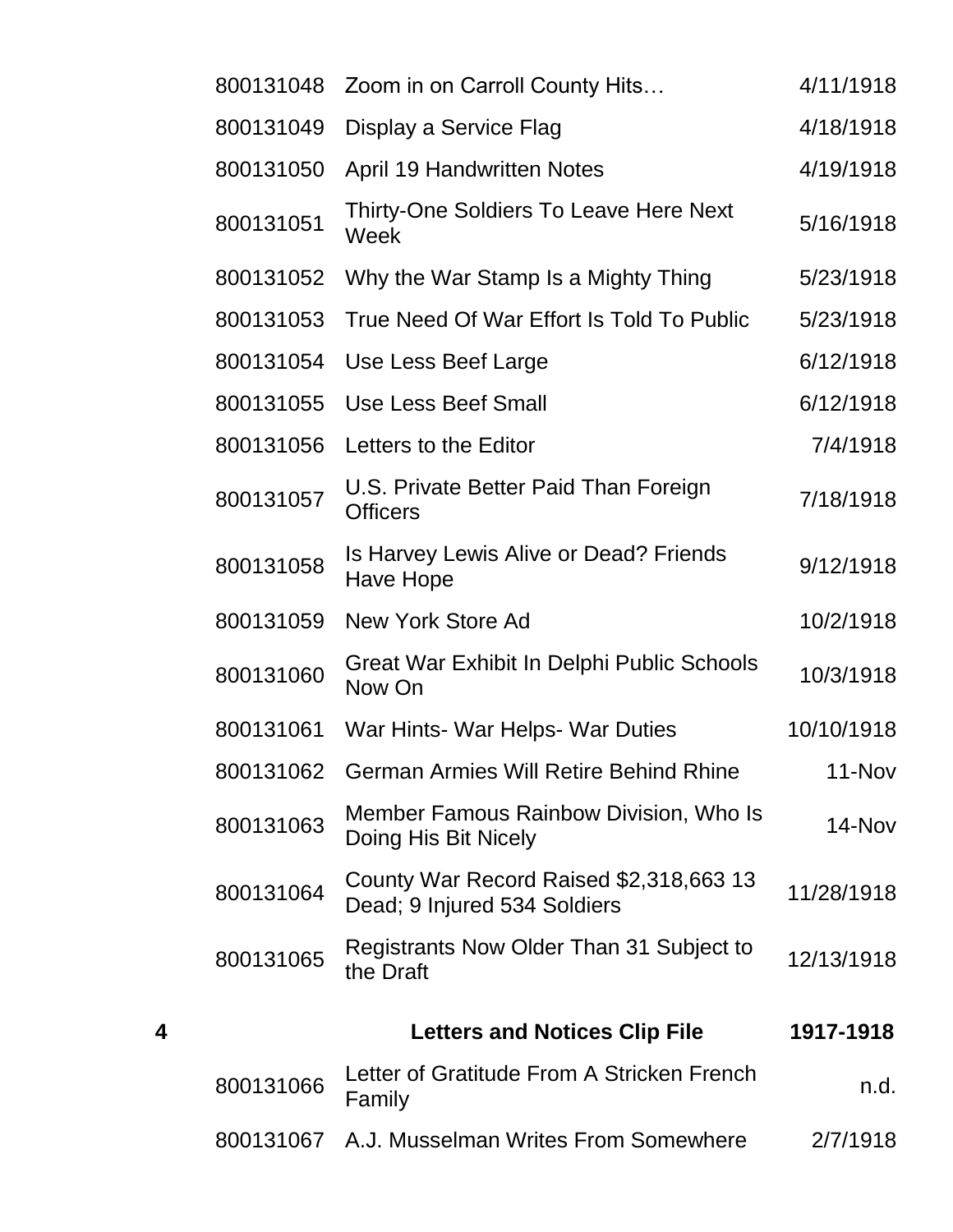in France

| 800131068 | John J. John Writes of Military Life                                                                      | 2/14/1918 |
|-----------|-----------------------------------------------------------------------------------------------------------|-----------|
| 800131069 | John J. O'Connor Writes Real War Letter<br>Home                                                           | 3/7/1918  |
| 800131070 | Paul Hay Writes From "Somewhere in<br>England"                                                            | 3/14/1918 |
| 800131071 | J.J. O'Connor Writes Letter From France                                                                   | 3/21/1918 |
| 800131072 | George Barnes Writes From Camp<br>Greenleaf                                                               | 4/4/1918  |
| 800131073 | GarrisonCarroll CountyTo Be Shot                                                                          | 4/4/1918  |
| 800131074 | Letters From The Soldier Boys Who Are<br>Now In Camp                                                      | 4/18/1918 |
| 800131075 | Ralph Flora Struck by Flying Shell Splinter                                                               | 4/18/1918 |
| 800131076 | James Clifford Writes From Ft. Moultrie,<br>S.C.                                                          | 4/14/1918 |
| 800131077 | Lt. Pat O'Brien Visits Delphi People and<br><b>Recites His own Experiences</b>                            | 5/2/1918  |
| 800131078 | Former Camden Boy Attends French Opera                                                                    | 5/2/1918  |
| 800131079 | J.C. McCain Letter From "Somewhere In<br>France"                                                          | 5/9/1918  |
| 800131080 | Roy Martin Writes To Mother From France                                                                   | 5/20/1918 |
| 800131081 | Former City Editor Jack J. O'Connor Was<br><b>Not Killed</b>                                              | 6/20/1918 |
| 800131082 | Flora Boy Tells of Hun Attempt to Escape<br>From a Camp Prison                                            | 6/20/1918 |
| 800131083 | Walter Thomas, Son of Mr. and Mrs.<br>Frazier Thomas, A Carroll County Soldier<br>Boy Honored by Officers | 7/20/1918 |
| 800131084 | Carroll County Boys Write of Conditions On<br><b>Fighting Front</b>                                       | 8/22/1918 |
| 800131085 | J.J. O'Connor On War Conditions Existing                                                                  | 6/27/1918 |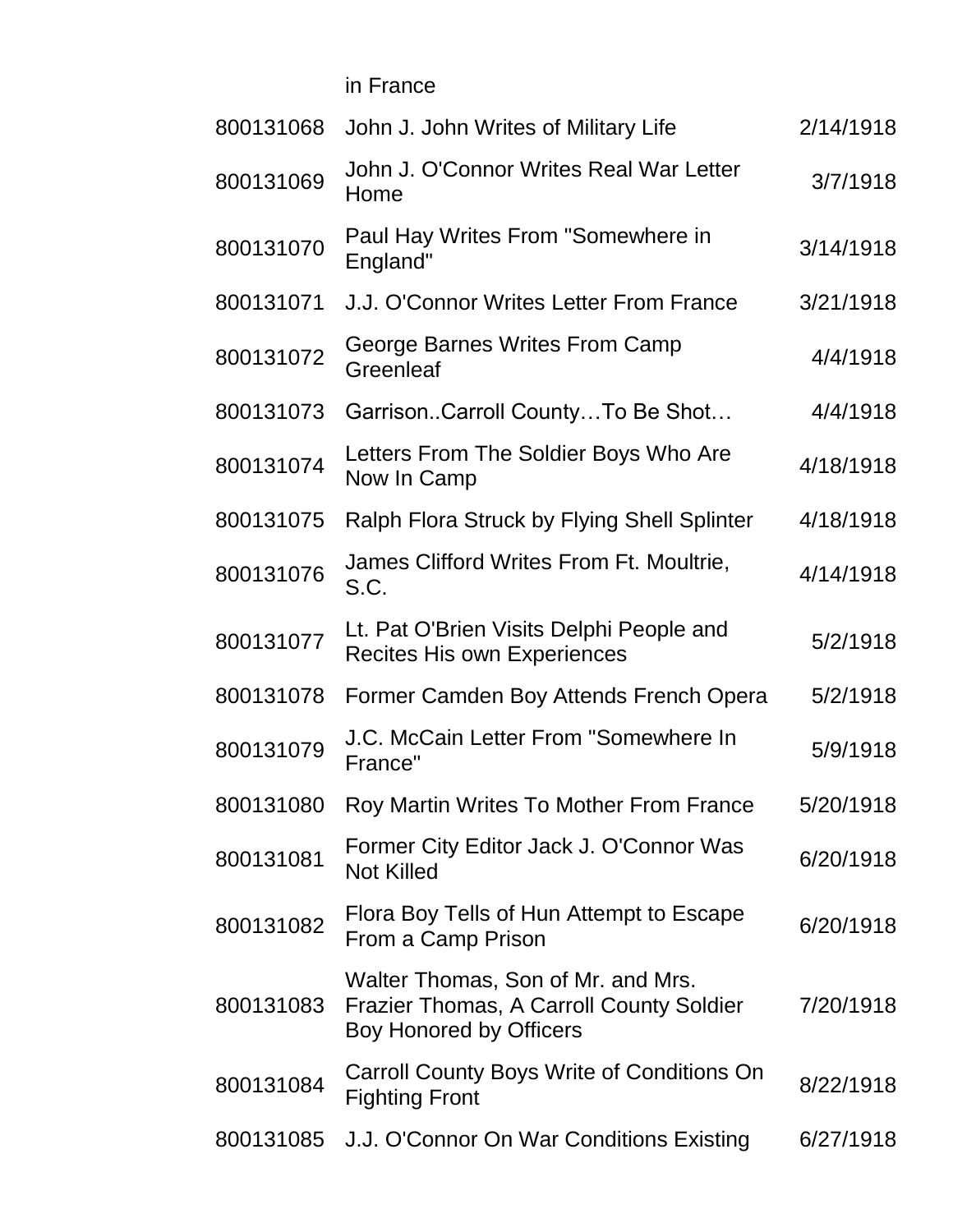In France

|   | 800131086 | Carroll County Boys Write of Conditions On<br><b>Fighting Front</b>                    | 8/22/1918  |
|---|-----------|----------------------------------------------------------------------------------------|------------|
|   | 800131087 | Jack O'Connor, Jack Downs and Floyd<br><b>Bailey Write</b>                             | 8/22/1918  |
|   | 800131088 | Harold Page Gives Vivid Experiences on<br><b>Battle Front</b>                          | 8/30/1917  |
|   | 800131089 | <b>Travels Thousand Miles to Find His</b><br><b>Wounded Brother</b>                    | 10/1918    |
|   | 800131090 | <b>Memorial For Harvey Lewis At Methodist</b><br><b>Church; Also Community Service</b> | 11/7/1918  |
|   | 800131091 | George Garrison Is Killed In Action In<br>France                                       | 11/7/1918  |
|   | 800131092 | On The Trail of the Huns                                                               | 11/7/1918  |
|   | 800131093 | George Garrison Is Killed In Action In<br>France                                       | 11/7/1918  |
|   | 800131094 | <b>Larry Donbeck Writes From Front</b>                                                 | 11/7/1918  |
|   | 800131095 | On The Trail of the Huns                                                               | 11/7/1918  |
|   | 800131096 | Beautiful Memorial Services For Harvey C.<br>Lewis                                     | 11/14/1918 |
| 5 |           | <b>Delphi Journal Clip File</b>                                                        | 1919-1920  |
|   | 800131097 | <b>Russell Zartman Safe and Sound In</b><br><b>Northern France</b>                     | 1/2/1919   |
|   | 800131098 | Glen Hoshaw and Rev. Bates Write From<br>War Zone                                      | 1/2/1919   |
|   | 800131099 | <b>Class Memorial Honor of George Garrison</b>                                         | 1/2/1919   |
|   | 800131100 | Is Not Particularly Impressed With Life in<br><b>German Prison</b>                     | 1/8/1920   |
|   | 800131101 | Zoomed in: Is Not Particularly Impressed<br>With Life in German Prison                 | 1/8/1920   |
|   | 800131102 | Pays Subscription With French Coin                                                     | 1/9/1920   |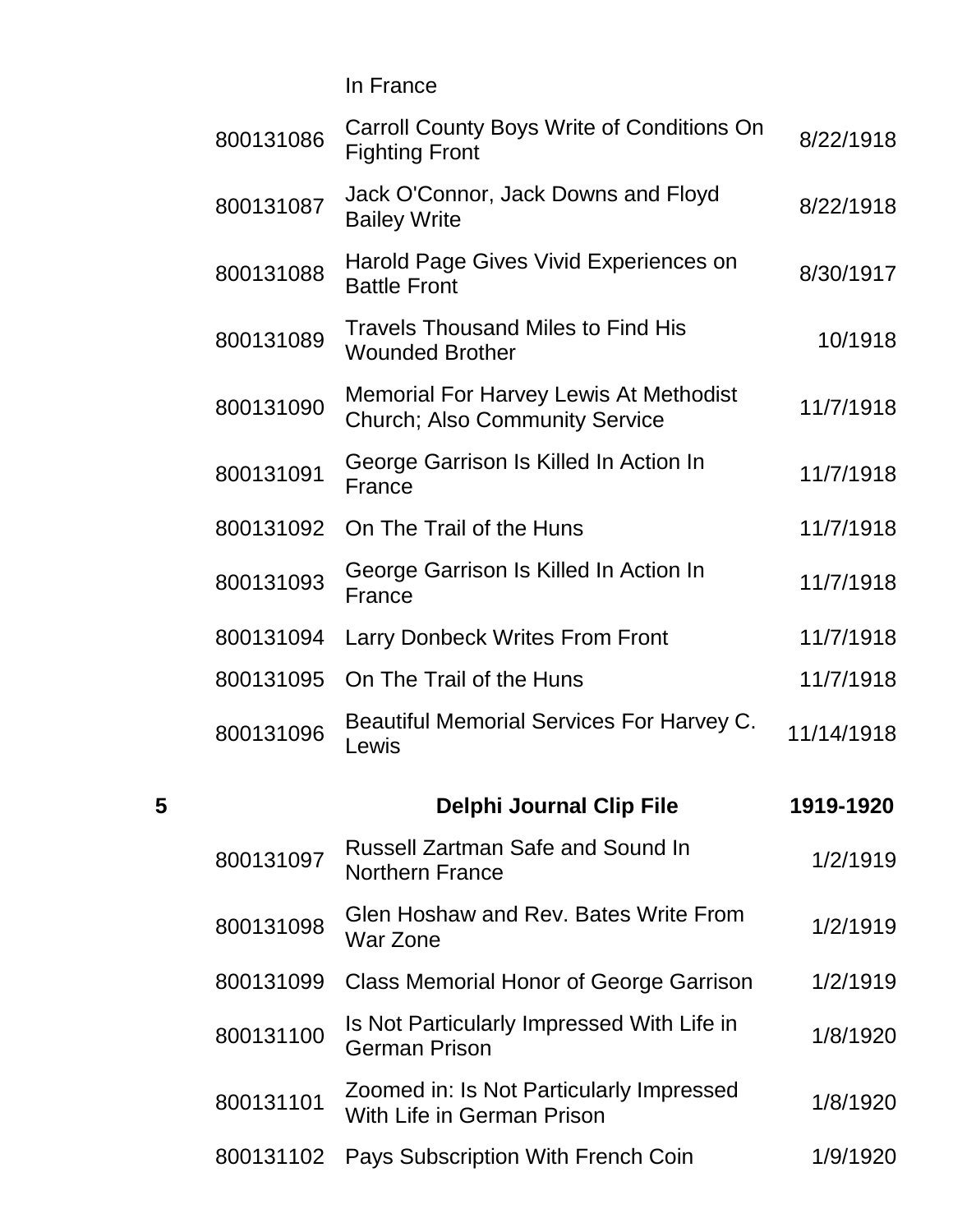Interesting Note

| 800131103 | <b>Buck Creek Boy Wounded Abroad Has</b><br>Recovered   | 1/9/1919  |
|-----------|---------------------------------------------------------|-----------|
| 800131104 | R.W. Nimmins One of First Over Rhine                    | 1/9/1919  |
| 800131105 | Lt. Harry Marsh Was Killed By Sniper                    | 1/27/1919 |
| 800131106 | <b>Ruie Scott Writes Letter From France</b>             | 1/23/1919 |
| 800131107 | Emerson Knight Wounded Seven Times; Is<br>Home          | 1/30/1919 |
| 800131108 | Cafeteria Luncheon Menu                                 | 2/6/1919  |
| 800131109 | Ulm & Musselman Write Interesting War<br>Literature     | 2/9/1919  |
| 800131110 | <b>Ernest Snyder Tells of War Experience</b>            | 2/6/1919  |
| 800131111 | <b>Musselman Letter</b>                                 | 2/6/1919  |
| 800131112 | <b>Carroll County Proud Of Lawrence Yerkes</b>          | 2/6/1919  |
| 800131113 | <b>Robert Houssman Writes Good Letter</b>               | 2/13/1919 |
| 800131114 | Many of Our Soldiers are Unaccounted For                | 2/13/1919 |
| 800131115 | <b>William Downs clip</b>                               | 2/20/1919 |
| 800131116 | Larry Coble Writes Regarding Army Life                  | 2/20/1919 |
| 800131117 | War Secrets Begin to "Leak Out" As Censor<br>Lifts      | 3/20/1919 |
| 800131118 | Peace Terms Signed By Germany Saturday                  | 7/3/1919  |
| 800131119 | Miss Vera Rardon                                        | 3/4/1920  |
| 800131120 | War Exhibit Train To Be In Delphi                       | 4/17/1919 |
| 800131121 | Buy Bonds After Night Visitation By<br><b>Neighbors</b> | 4/24/1919 |
| 800131122 | See John Emrick                                         | 5/15/1919 |
| 800131123 | Good Chance For Boys To Join The<br>Uncle's Big Navy    | 5/15/1919 |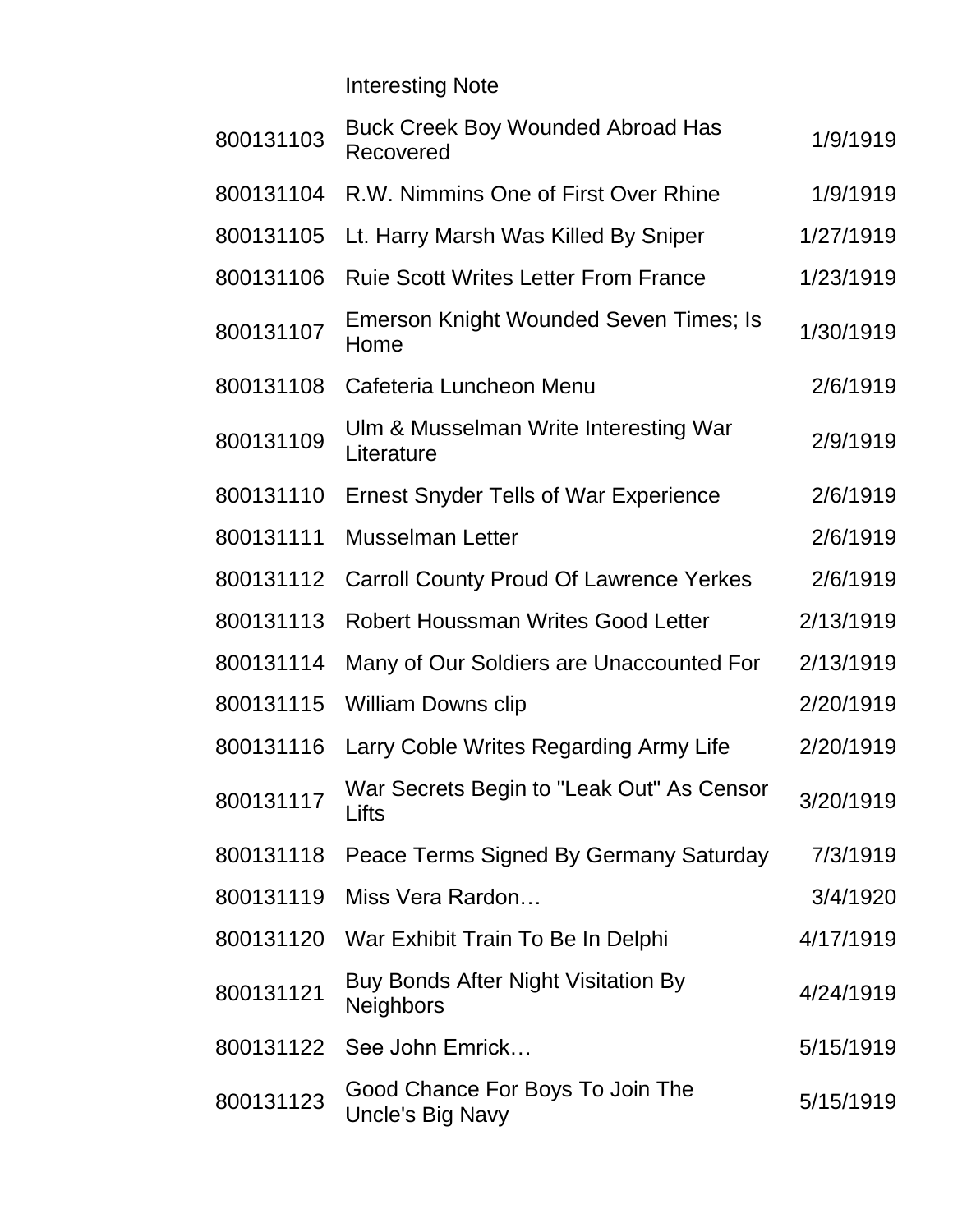| 6 |           | <b>New Albany Newspapers</b>                                         | 1918       |
|---|-----------|----------------------------------------------------------------------|------------|
|   | 800131124 | 1516 Cases Of the "Flu" In White County                              | 10/31/1918 |
|   | 800131125 | Buy More Liberty Bonds-- Read The Ad.<br>On The Last Page Today      | 10/1/1918  |
|   |           | 800131126 Uncle Sam's Advice On Flu                                  | 10/10/1918 |
| 7 |           | "Camaraderie" and "Stand to!"                                        | 1918       |
|   | 800131127 | Copied photo of soldiers in a forest near a<br>table "March 2001"    | n.d.       |
|   | 800131128 | Handwritten Note regarding a letter                                  | n.d.       |
|   | 800131129 | Copy of a handwritten letter, signed Philip                          | 12/6/1918  |
|   | 800131130 | Dear Ed Letter                                                       | n.d.       |
|   | 800131131 | Camp Taylor Remnants May Stall Store's<br><b>Plan article</b>        | n.d.       |
| 8 |           | <b>Indiana Magazine of History</b>                                   | 2005       |
|   |           | 800131132 Indiana Magazine of History                                | Mar-05     |
|   |           | <b>Series Two: World War II</b>                                      | 1942-2005  |
| 9 |           | <b>George P. Clark Military Records</b>                              | 1942-1977  |
|   | 800131133 | <b>Veterans Administration Certificate of</b><br>Eligibility         | 6/28/1950  |
|   | 800131134 | Handwritten Letter from George P. Clark                              | 12/15/1977 |
|   | 800131135 | Soldier's Individual Pay Record                                      | n.d.       |
|   | 800131136 | <b>Transmittal Of And/Or Entitlement To</b><br>Awards                | 8/21/1978  |
|   | 800131137 | Barely Legible General Orders No. 59                                 | 5/1/1946   |
|   | 800131138 | <b>Personal Affairs Office Pension Table</b>                         | n.d.       |
|   | 800131139 | <b>Eligibility of Soldier For Decoration or</b><br><b>Award Memo</b> | n.d.       |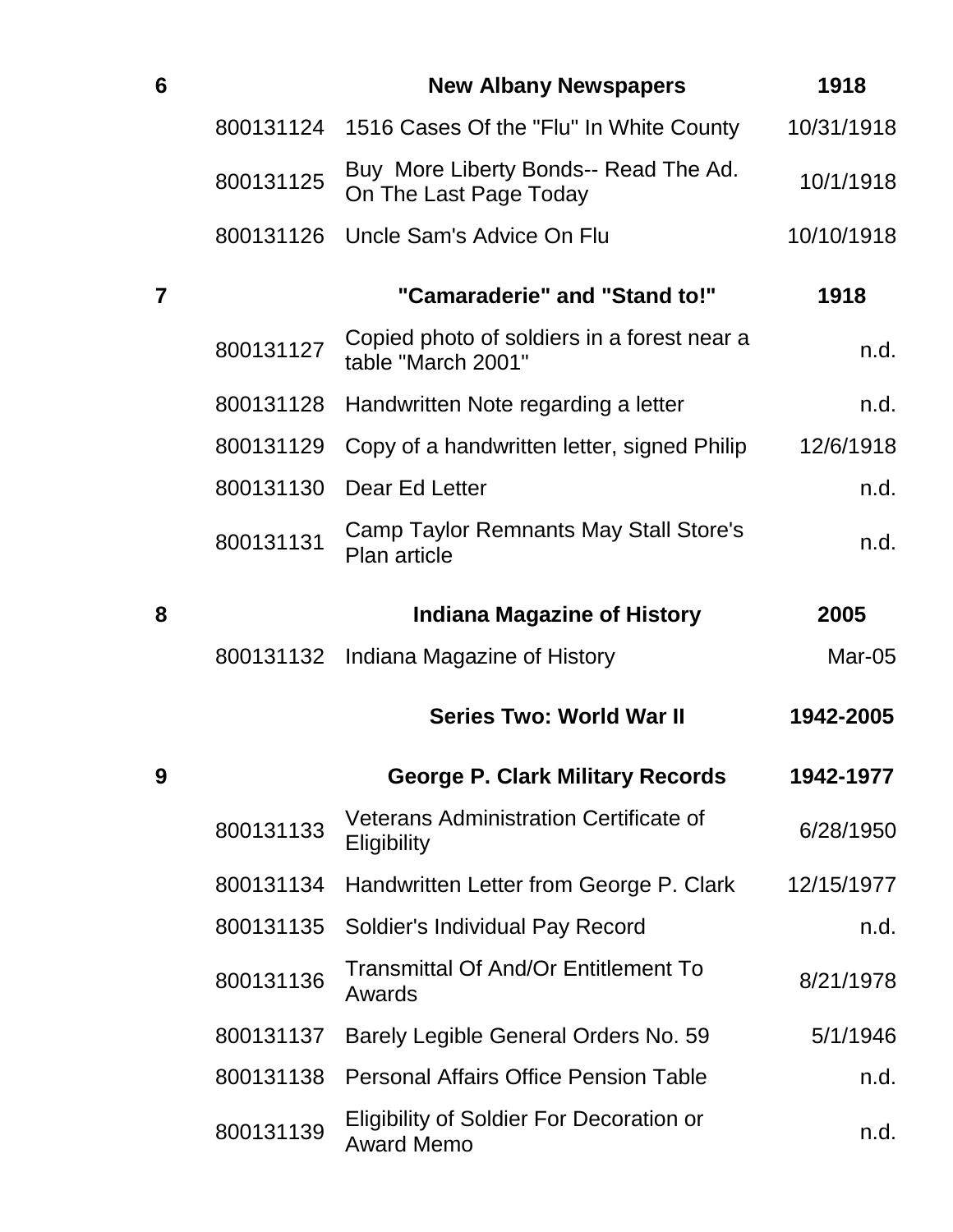| 800131140 | Separation Base, Ellington Field, Texas                                                                                 | n.d.       |
|-----------|-------------------------------------------------------------------------------------------------------------------------|------------|
| 800131141 | Individual Issue Record for C.G.                                                                                        | n.d.       |
| 800131142 | Individual Issue Record for Gunner                                                                                      | n.d.       |
| 800131143 | Departure Slip                                                                                                          | n.d.       |
| 800131144 | Postcard to Purdue Clark from the Adjutant<br><b>General's Office</b>                                                   | 6/3/1942   |
| 800131145 | Authorization for Deduction of Pay                                                                                      | 6/3/1942   |
| 800131146 | <b>Blood Type Postcard from New Haven</b><br>Hospital to George P. Clark                                                | 4/7/1942   |
| 800131147 | Power of Attorney for George P. Clark                                                                                   | 10/16/1944 |
| 800131148 | <b>Registration Certificate for Selective</b><br>Service                                                                | 10/16/1940 |
| 800131149 | Certificate of Technical Training for the<br>Army Air Forces Technical School                                           | 11/16/1942 |
| 800131150 | <b>Army Air Forces Technical School</b><br><b>Completion Certificate - Radio Operators</b><br>and Mechanics             | 11/16/1942 |
| 800131151 | Army Air Forces Flexible Gunnery School<br>Completion Certificate - Aerial Gunners,<br>Army Air Forces Flexible Gunnery | 12/20/1942 |
| 800131152 | <b>AAF Flexible Gunnery School Graduation</b><br>Program                                                                | 12/20/1942 |
| 800131153 | <b>AAF Personal Affairs Statement</b>                                                                                   | 6/2/1945   |
| 800131154 | AAF Flexible Gunnery School Request for<br><b>Waiver of Physical Defects</b>                                            | 5/4/1943   |
| 800131155 | <b>Personnel Placement Questionnaire</b>                                                                                | 5/5/1943   |
| 800131156 | AAF Flexible Gunnery School Application<br>for Officer Candidate School                                                 | 5/5/1943   |
| 800131157 | <b>AAF Flexible Gunnery School Officer</b><br><b>Candidate School Consideration Letter</b>                              | 5/7/1943   |
| 800131158 | Brig. Gen. Welsh Memo                                                                                                   | 6/7/1943   |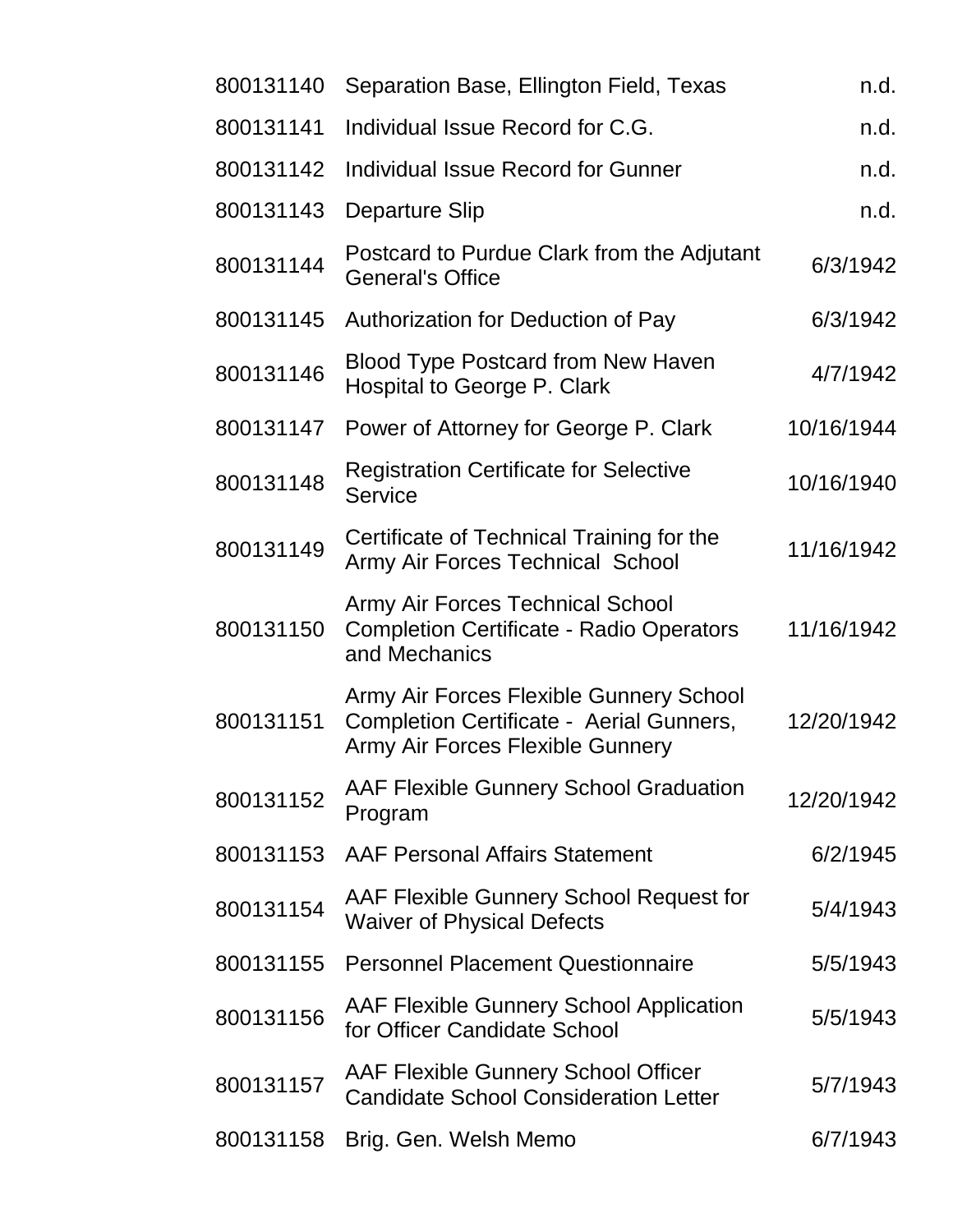| 800131159 | Memo to the Adjutant Gen.                                                                               | 6/14/1943  |
|-----------|---------------------------------------------------------------------------------------------------------|------------|
| 800131160 | <b>AAF Southeast Training Center Acceptance</b><br>Letter Into Officer Training School                  | 6/21/1943  |
| 800131161 | War Dept Letter regarding George P.<br><b>Clark's Application to Officer's School</b>                   | 6/18/1943  |
| 800131162 | Immediate Action Memo                                                                                   | 7/5/1943   |
| 800131163 | <b>Report Of Physical Examination</b>                                                                   | 7/10/1943  |
| 800131164 | Memo to George P. Clark regarding<br>physical examination                                               | 7/16/1943  |
| 800131165 | Instructions to all travelers                                                                           | 8/2/1943   |
| 800131166 | Envelope to George P. Clark From Yale<br><b>University</b>                                              | 8/19/1943  |
| 800131167 | Memo to George P. Clark regarding his<br>application to officer's school                                | 9/1/1943   |
| 800131168 | Memo of Withdrawal from Officer's<br>candidacy                                                          | 9/10/1943  |
| 800131169 | War Dept Memo OPA Ceiling Prices For<br>Sandwiches and Beverages Sold On<br><b>Railroad Day Coaches</b> | 9/16/1943  |
| 800131170 | Government Request for Transportation<br>Memo                                                           | 12/6/1943  |
| 800131171 | AAF Pilot and Crew Member Physical<br><b>Record Card</b>                                                | n.d.       |
| 800131172 | Headquarters Basic Training Center #10<br>Special Orders No. 42                                         | 2/11/1944  |
| 800131173 | 611th Bombardment Squadron AAF Order<br>No. 15                                                          | 2/26/1944  |
| 800131174 | Last Will and Testament of George P. Clark                                                              | 10/16/1944 |
| 800131175 | Notice of Change of Address for George P.<br><b>Clark</b>                                               | 10/16/1944 |
| 800131176 | <b>Checklist for Military Personnel</b>                                                                 | 10/19/1944 |
|           |                                                                                                         |            |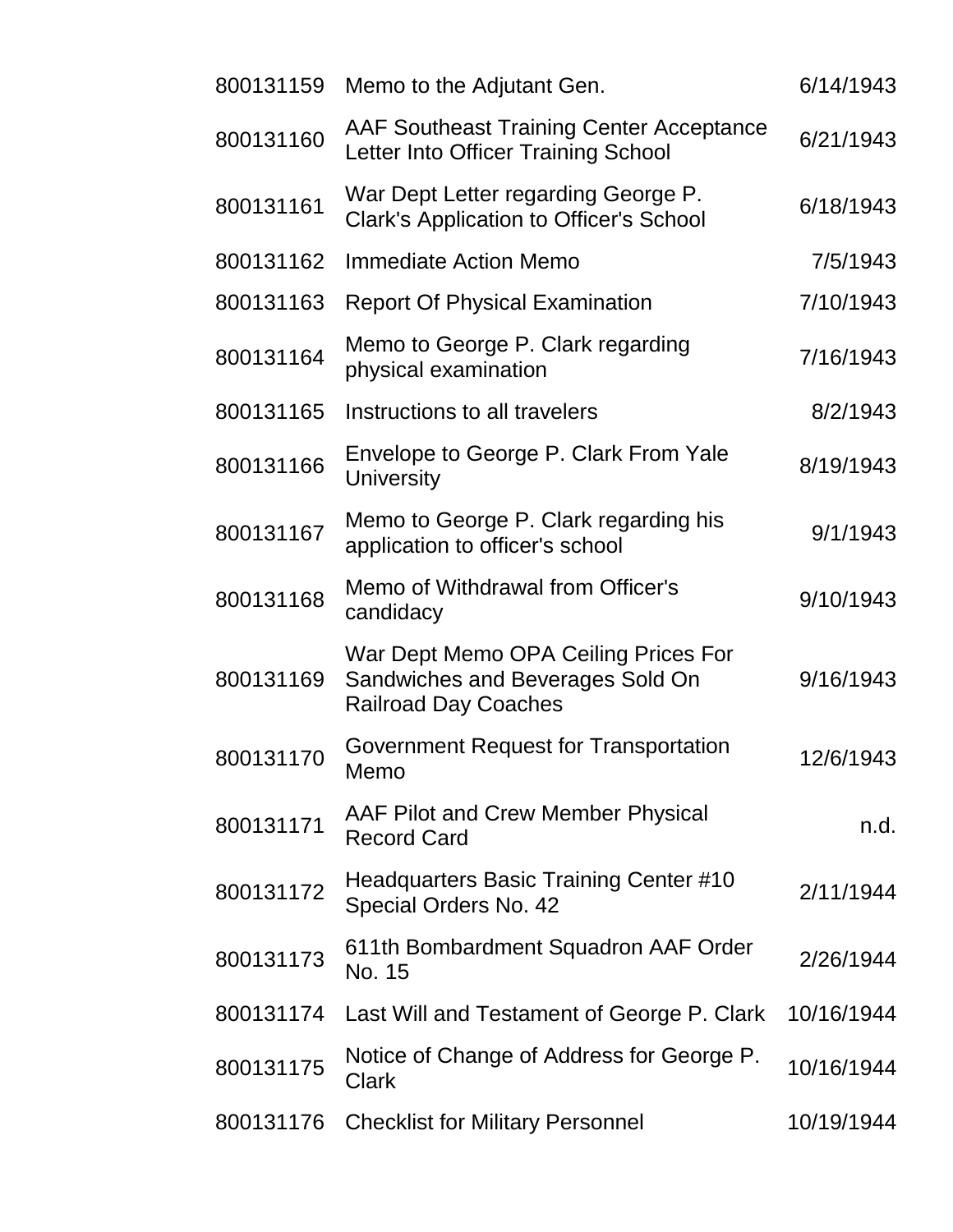| 800131177 | Envelope to Purdue Clark from Bangor,<br>Maine                                                           | 10/28/1944 |
|-----------|----------------------------------------------------------------------------------------------------------|------------|
| 800131178 | <b>Itemized Schedule of Travel and Other</b><br><b>Expenses</b>                                          | 11/1944    |
| 800131179 | Authorization for Allotment of Pay                                                                       | 10/15/1944 |
| 800131180 | <b>Stores Slip</b>                                                                                       | 11/23/1944 |
| 800131181 | <b>Headquarters 14th Air Force General</b><br>Orders No. 22                                              | 3/14/1945  |
| 800131182 | <b>Headquarters 14th Air Force General</b><br>Orders No. 22                                              | 3/14/1945  |
| 800131183 | 373rd Bombardment Squadron Personnel<br><b>Combat Record</b>                                             | 4/21/1945  |
| 800131184 | Headquarters 14th Air Force Travel Orders                                                                | 4/30/1945  |
| 800131185 | 373rd Bomb Squadron, 308th<br>Bombardment Group Memo from the<br>Captain of Medical Corps Flight Surgeon | 5/3/1945   |
| 800131186 | Voucher for Per Diem and/or<br>Reimbursement of Expenses Incident To<br><b>Official Travel</b>           | 4/30/1945  |
| 800131187 | Report of AAF EM Returned From<br>Overseas                                                               | 7/23/1945  |
| 800131188 | Separation Base, Ellington Field, Texas<br>Memo                                                          | n.d.       |
| 800131189 | Army Service Forces 5th Service Command<br>Special Orders No. 141                                        | 6/21/1945  |
| 800131190 | Headquarters San Antonio District<br>Personnel Orders No. 7                                              | 7/25/1945  |
| 800131191 | AAF Regional Hospital Physical Evaluation                                                                | 8/7/1945   |
| 800131192 | Headquarters San Antonio District<br>Personnel Orders No. 22                                             | 8/11/1945  |
| 800131193 | <b>Headquarters San Antonio District Special</b><br>Orders No. 45                                        | 8/21/1945  |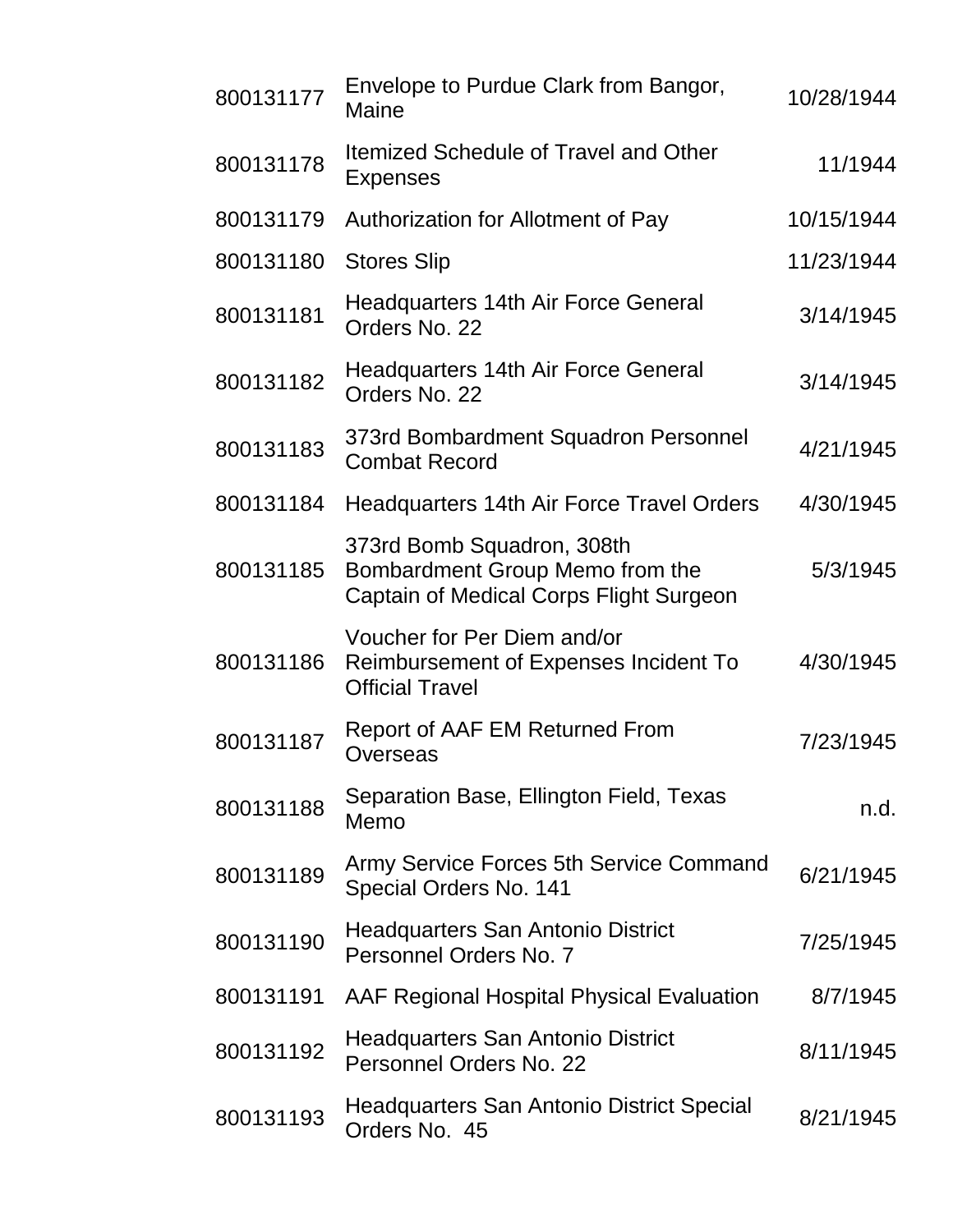| 800131194 | <b>Headquarters 14th Air Force General</b><br>Orders No. 114                 | 8/22/1945  |
|-----------|------------------------------------------------------------------------------|------------|
| 800131195 | <b>Headquarters Foster Field, Texas Special</b><br>Orders No. 209            | 8/30/1945  |
| 800131196 | <b>Headquarters Foster Field, Texas Special</b><br>Orders No. 240            | 10/6/1945  |
| 800131197 | <b>Army Separation Qualification Record</b>                                  | 10/10/1945 |
| 800131198 | Honorable Discharge Certificate                                              | 10/10/1945 |
| 800131199 | <b>Enlisted Record and Report of Separation</b><br>Honorable Discharge       | 10/10/1945 |
| 800131200 | State of Texas Affidavit for Medals and<br><b>Campaign Stars Received</b>    | 7/25/1945  |
| 800131201 | Honorable Discharge Certificate copy                                         | 10/10/1945 |
| 800131202 | <b>Enlisted Record and Report of Separation</b><br>Honorable Discharge copy  | 10/10/1945 |
| 800131203 | Honorable Discharge Certificate copy                                         | 10/10/1945 |
| 800131204 | <b>Enlisted Record and Report of Separation</b><br>Honorable Discharge copy  | 10/10/1945 |
| 800131205 | Honorable Discharge Certificate copy                                         | 10/10/1945 |
| 800131206 | <b>Enlisted Record and Report of Separation</b><br>Honorable Discharge copy  | 10/10/1945 |
| 800131207 | Honorable Discharge Certificate copy                                         | 10/10/1945 |
| 800131208 | <b>Enlisted Record and Report of Separation</b><br>Honorable Discharge copy  | 10/10/1945 |
| 800131209 | 373rd Bombardment Squadron Personnel<br><b>Combat Record</b>                 | 4/21/1945  |
| 800131210 | 111th AAF Base Unit Orders No. 4                                             | 5/1/1944   |
| 800131211 | 611th Bombardment Squadron AAF Order<br>No. 15                               | 2/26/1944  |
| 800131212 | Heavy Bombardment Individual RTU<br><b>Training Record for Career Gunner</b> | n.d.       |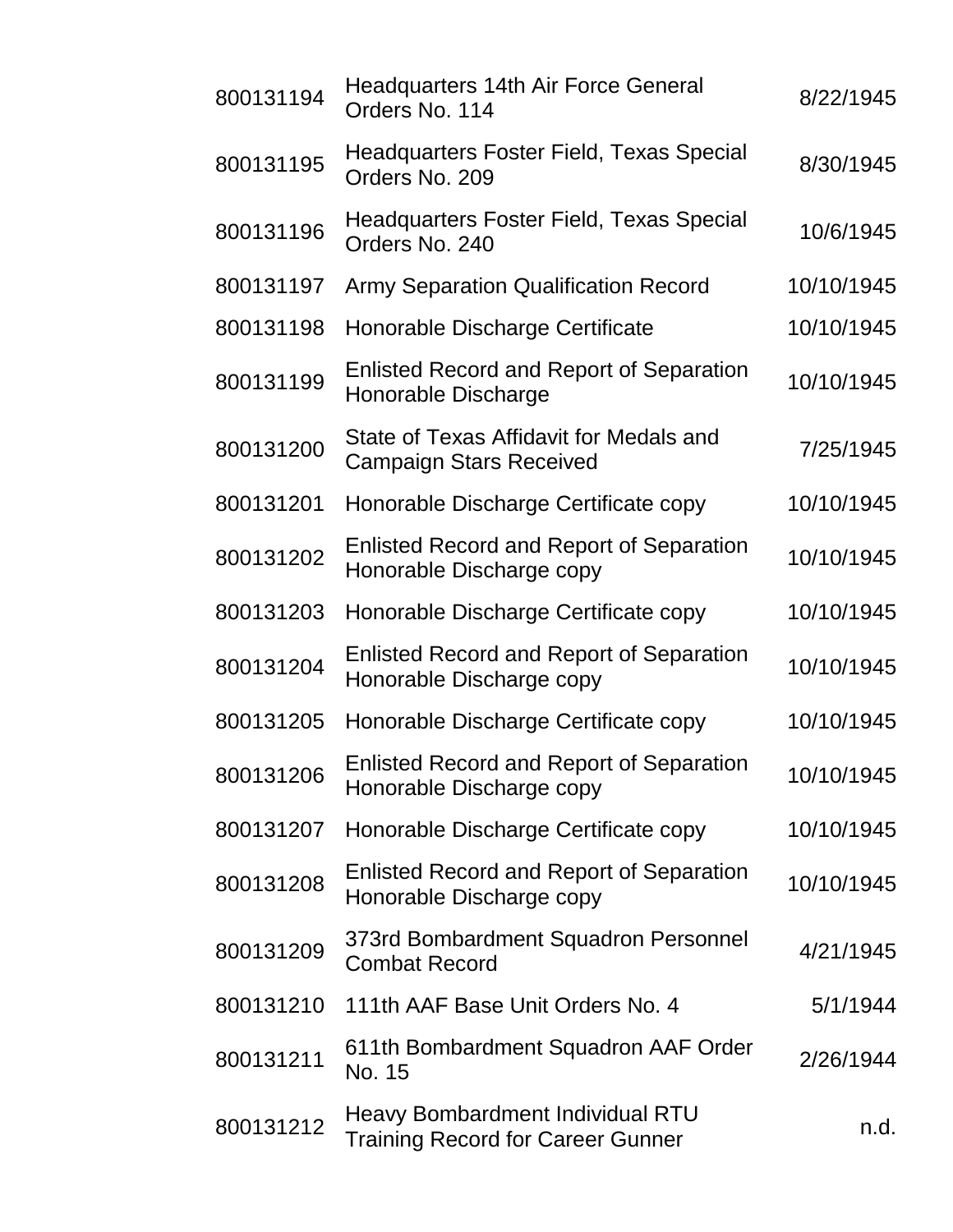|    | 800131213 | <b>Individual Flight Record</b>                                                 | n.d.          |
|----|-----------|---------------------------------------------------------------------------------|---------------|
|    | 800131214 | <b>Individual Flight Record</b>                                                 | n.d.          |
|    | 800131215 | <b>Individual Flight Record</b>                                                 | n.d.          |
|    | 800131216 | <b>Individual Flight Record</b>                                                 | n.d.          |
|    | 800131217 | <b>Individual Flight Record</b>                                                 | n.d.          |
|    | 800131218 | <b>Individual Flight Record</b>                                                 | n.d.          |
|    | 800131219 | Individual Flight Record                                                        | n.d.          |
|    | 800131220 | <b>Individual Flight Record</b>                                                 | n.d.          |
|    | 800131221 | <b>Individual Flight Record</b>                                                 | n.d.          |
|    | 800131222 | Army Service Forces Headquarters, 5th<br>Service Command Air Medal Award Letter | 3/20/1946     |
| 10 |           | <b>George P. Clark Letters Home</b>                                             | 1942-1945     |
|    | 800131223 | Typed transcripts of each letter                                                | <b>Mar-13</b> |
|    | 800131224 | Postcard from the Indianapolis 500                                              | 6/29/1943     |
|    | 800131225 | Letter to Mrs. M.R. Davies Jr.                                                  | 4/20/1945     |
|    | 800131226 | Envelope Addressed to Mr. P.R. Clark                                            | 4/10/1944     |
|    | 800131227 | Letter to Mr. P.R. Clark                                                        | 3/14/1943     |
|    | 800131228 | Letter to Mrs. M.R. Davies Jr.                                                  | 1/15/1943     |
|    | 800131229 | Letter to Purdue R. Clark                                                       | 7/6/1942      |
|    |           |                                                                                 |               |

800131231 Letter to Purdue Clark 5/14/1943 800131232 Letter to Mrs. M.R. Davies Jr. 9/20/1943

800131230 Letter to Martie 11/2/1942

800131233 Letter to Mr. P.R. Clark 8/22/1943 800131234 Letter to Family 3/8/1944

800131235 Letter to Family on Easter Sunday 4/9/1944 800131236 Letter to Family 6/25/1944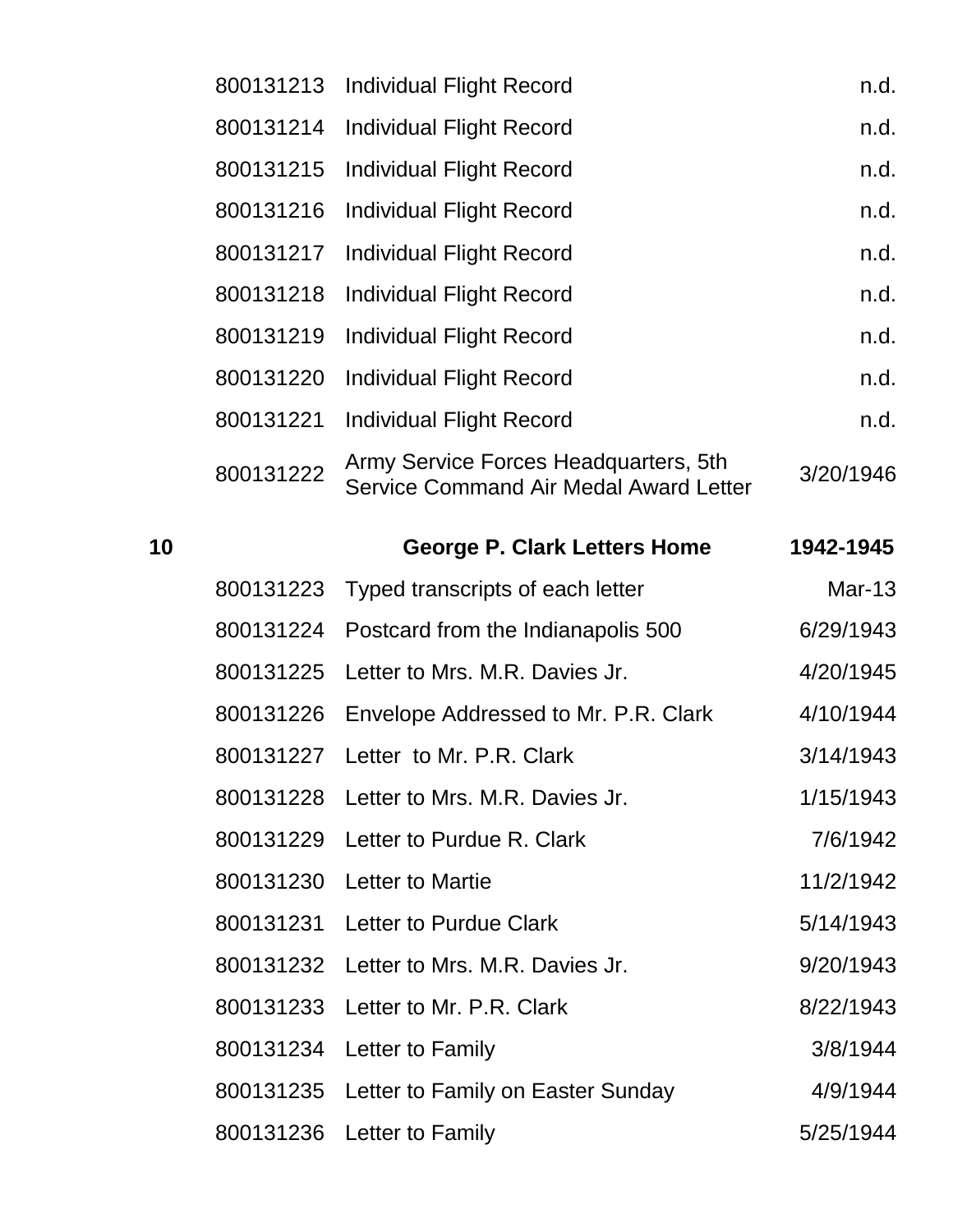|           | 800131237 Letter to Family                                                  | 5/1/1944   |
|-----------|-----------------------------------------------------------------------------|------------|
|           | 800131238 Letter to Mr. P.R. Clark                                          | 8/8/1944   |
| 800131239 | Letter to Family                                                            | 5/11/1944  |
|           | 800131240 Letter to Family                                                  | 6/3/1943   |
| 800131241 | Letter to Family                                                            | 6/19/1944  |
| 800131242 | Letter to Mr. P.R. Clark                                                    | Tuesday    |
| 800131243 | News clipping about Ralph B. Herig                                          | n.d.       |
| 800131244 | News clipping about a Latin Phrase from<br>George P. Clark                  | n.d.       |
| 800131245 | Letter to Family                                                            | 9/1/1944   |
|           | 800131246 Letter to Family                                                  | 9/11/1944  |
|           | 800131247 Letter to Family                                                  | 10/16/1944 |
|           | 800131248 Letter to Mrs. M.R. Davies Jr.                                    | 9/16/1944  |
| 800131249 | Letter to Mrs. M.R. Davies Jr.                                              | 1/27/1945  |
| 800131250 | Letter to Mrs. M.R. Davies Jr.                                              | 12/9/1944  |
|           | 800131251 Letter to Family                                                  | 6/7/1944   |
|           | 800131252 Letter to Mrs. M.R. Davies Jr.                                    | 10/5/1945  |
|           | 800131253 Letter to Mrs. M.R. Davies Jr.                                    | 4/22/1945  |
|           | 800131254 Letter to Mrs. M.R. Davies Jr.                                    | 3/21/1945  |
| 800131255 | Addendum to Letter to Mrs. M.R. Davies Jr.                                  | 3/21/1945  |
| 800131256 | V-Mail Letter to Mrs. M.R. Davies Jr.                                       | 2/3/1945   |
| 800131257 | AAF Office of Convalescent Training Letter<br>to Mr. P.R. Clark             | 9/9/1944   |
| 800131258 | New York Times article Pro-German<br>Attitude Grows as Americans Fraternize | 9/8/1945   |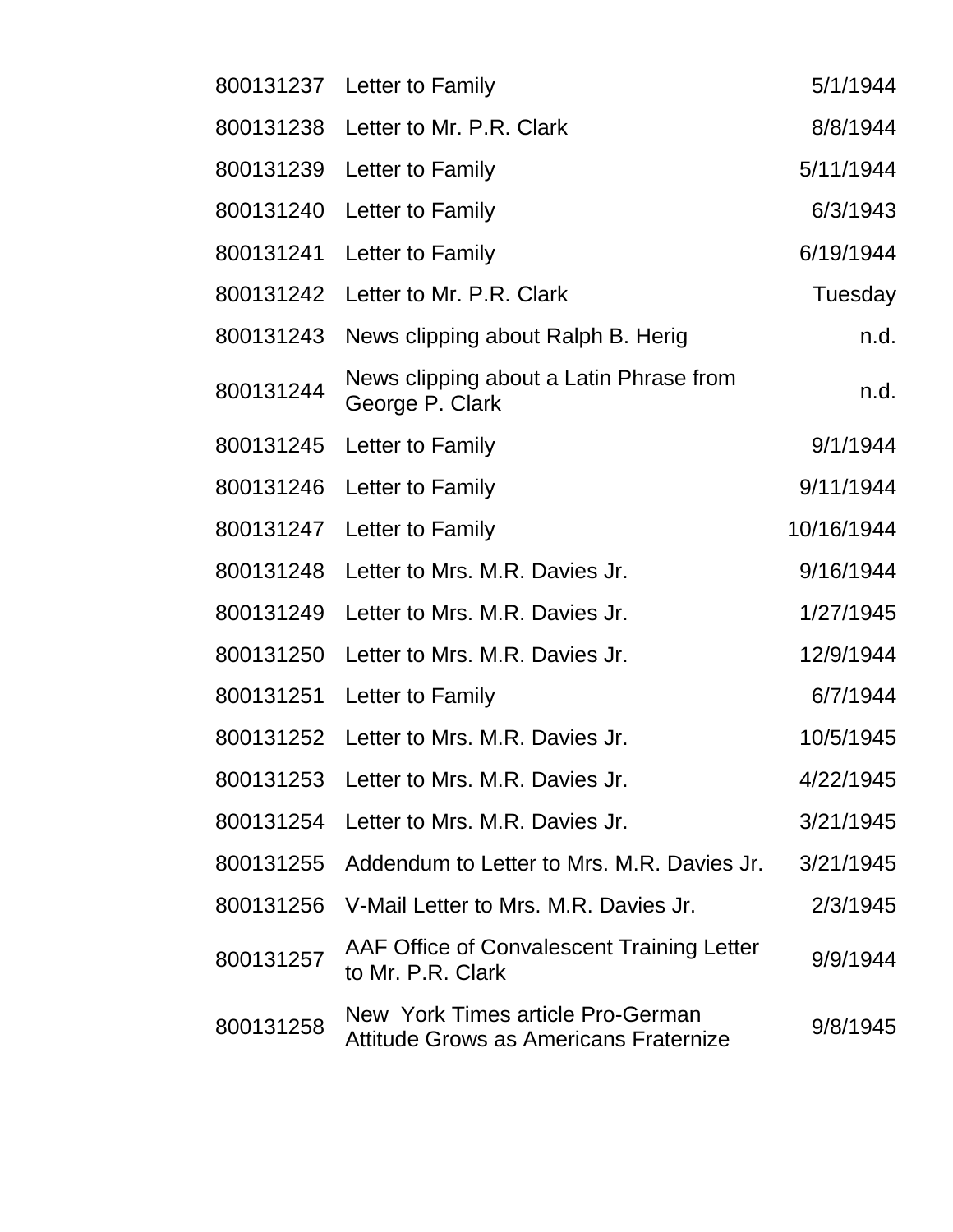| 11 | Folder from 373rd Squadron 308th Bomb<br>Group                                                        | n.d.       |
|----|-------------------------------------------------------------------------------------------------------|------------|
|    | Folder from 373rd Squadron 308th Bomb<br>Group                                                        | n.d.       |
| 12 | <b>Collection of articles on 308th Bomb</b><br>Group                                                  | 1943-2011  |
|    | With the 14th Air Force in China, WWII: A<br>Personal Footnote to a Routine Bombing<br><b>Mission</b> | $Jan-11$   |
|    | Unpublished - The Great War and Little<br>York High                                                   | n.d.       |
|    | <b>History of Carswell Air Force Base</b>                                                             | n.d.       |
|    | <b>Remains of Crew From WWII Buried</b><br>Together                                                   | n.d.       |
|    | WWII Air Crew Buried 28 Years After Crash                                                             | 12/8/1973  |
|    | Joint Campaign By 10th, 14th                                                                          | 1943       |
|    | 14th AF's Libs Also Hit Jap Shipping                                                                  | 1944       |
|    | The Hunan Front                                                                                       | 9/1944     |
|    | <b>Nitemare's Secret Score</b>                                                                        | 4/1990     |
|    | Photo spread of B-24 Liberators                                                                       | n.d.       |
|    | Photo of the Ubangi Bag II                                                                            | n.d.       |
|    | <b>Pictures Of Our Crew Description</b>                                                               | 12/10/1997 |
|    | <b>Ubangi Bag II Picture</b>                                                                          | n.d.       |
|    | Chengkung, China Airport Map                                                                          | n.d.       |
|    | <b>Picture of General Claire Lee Chennault</b>                                                        | 1941       |
|    | <b>Liberators of China Packet</b>                                                                     | n.d.       |
|    | Letter to George P. Clark from Ralph A. Lee                                                           | 4/13/1990  |
|    | <b>Headquarters 14th Air Force General</b><br>Orders No. 114                                          | 8/22/1945  |